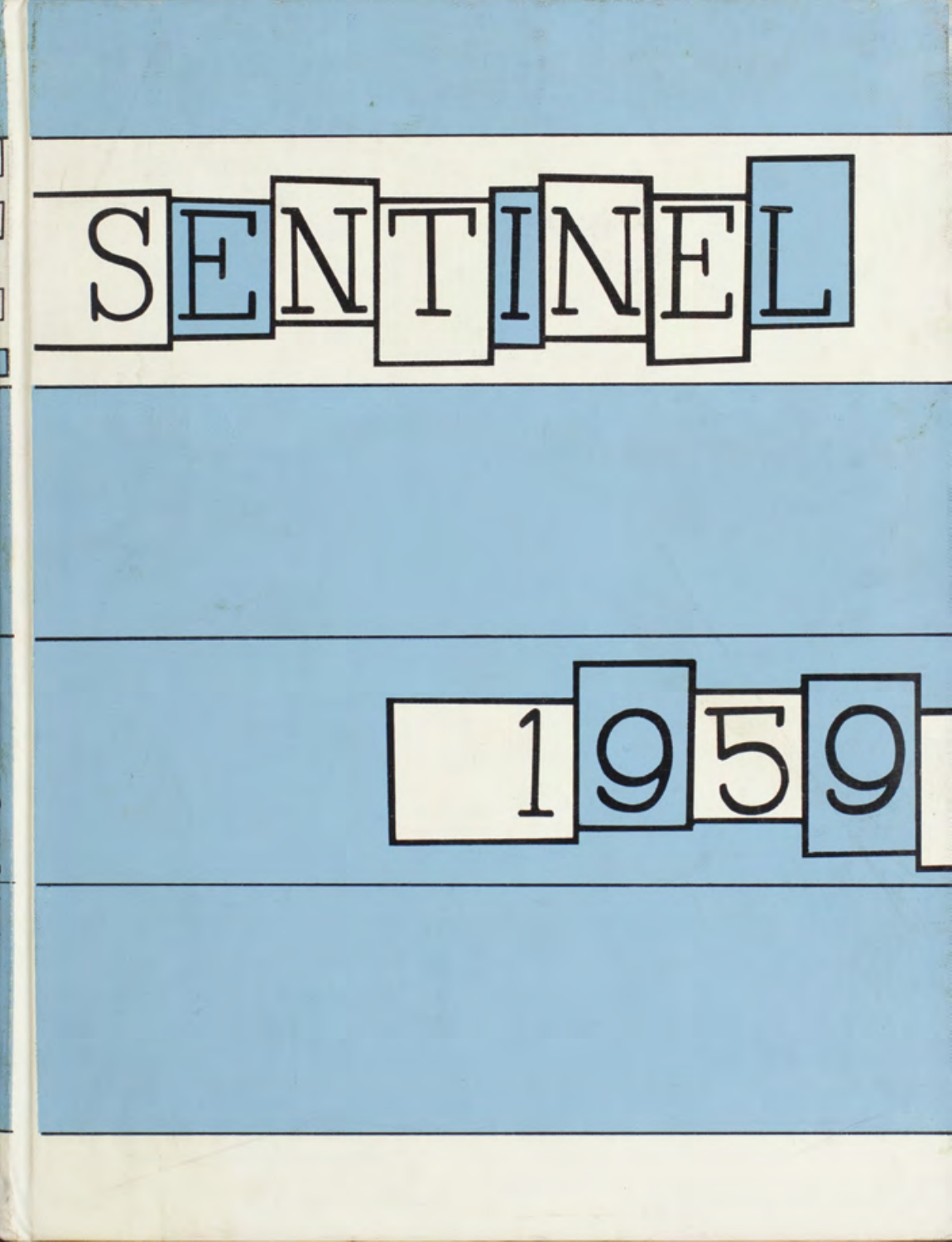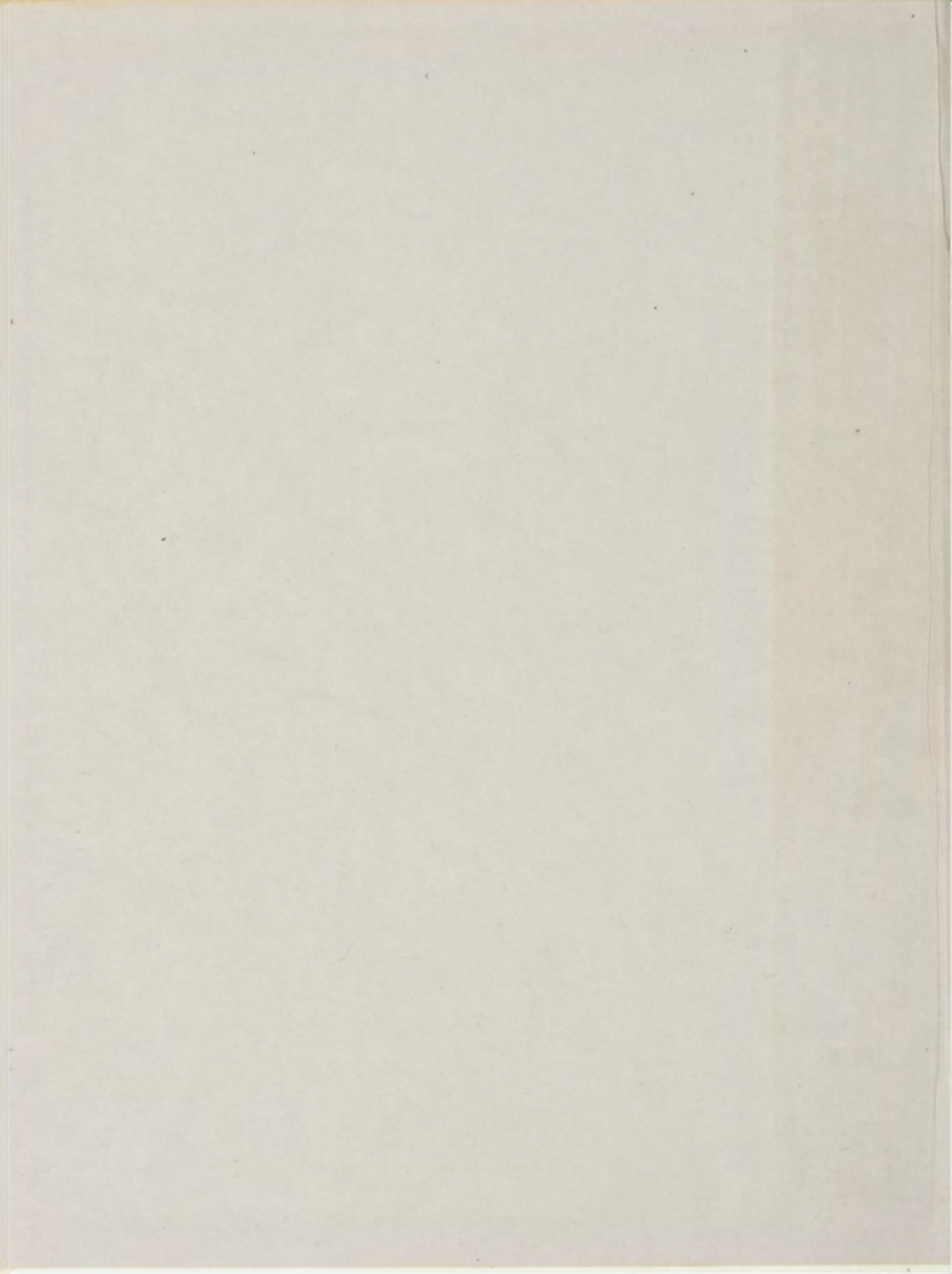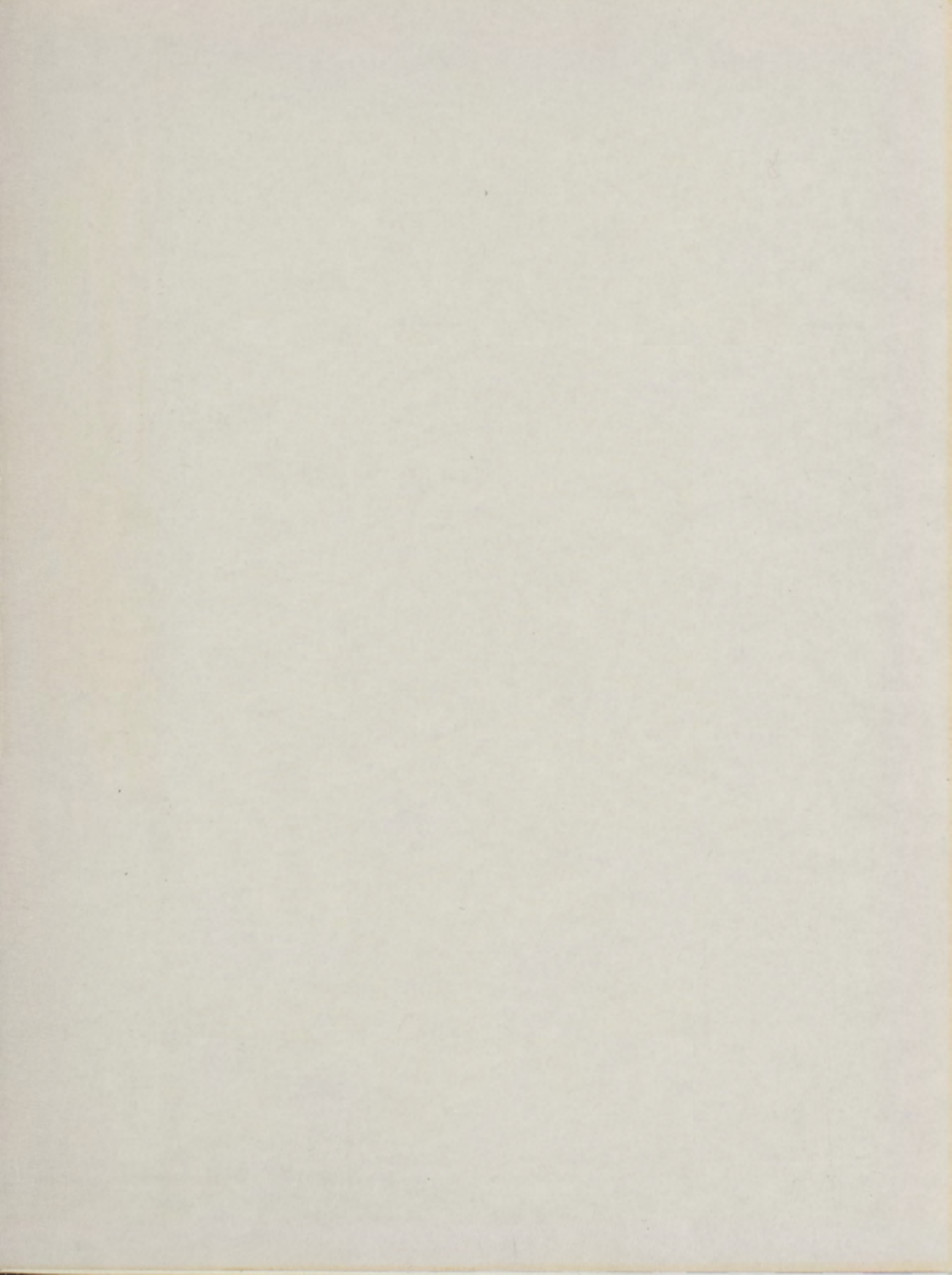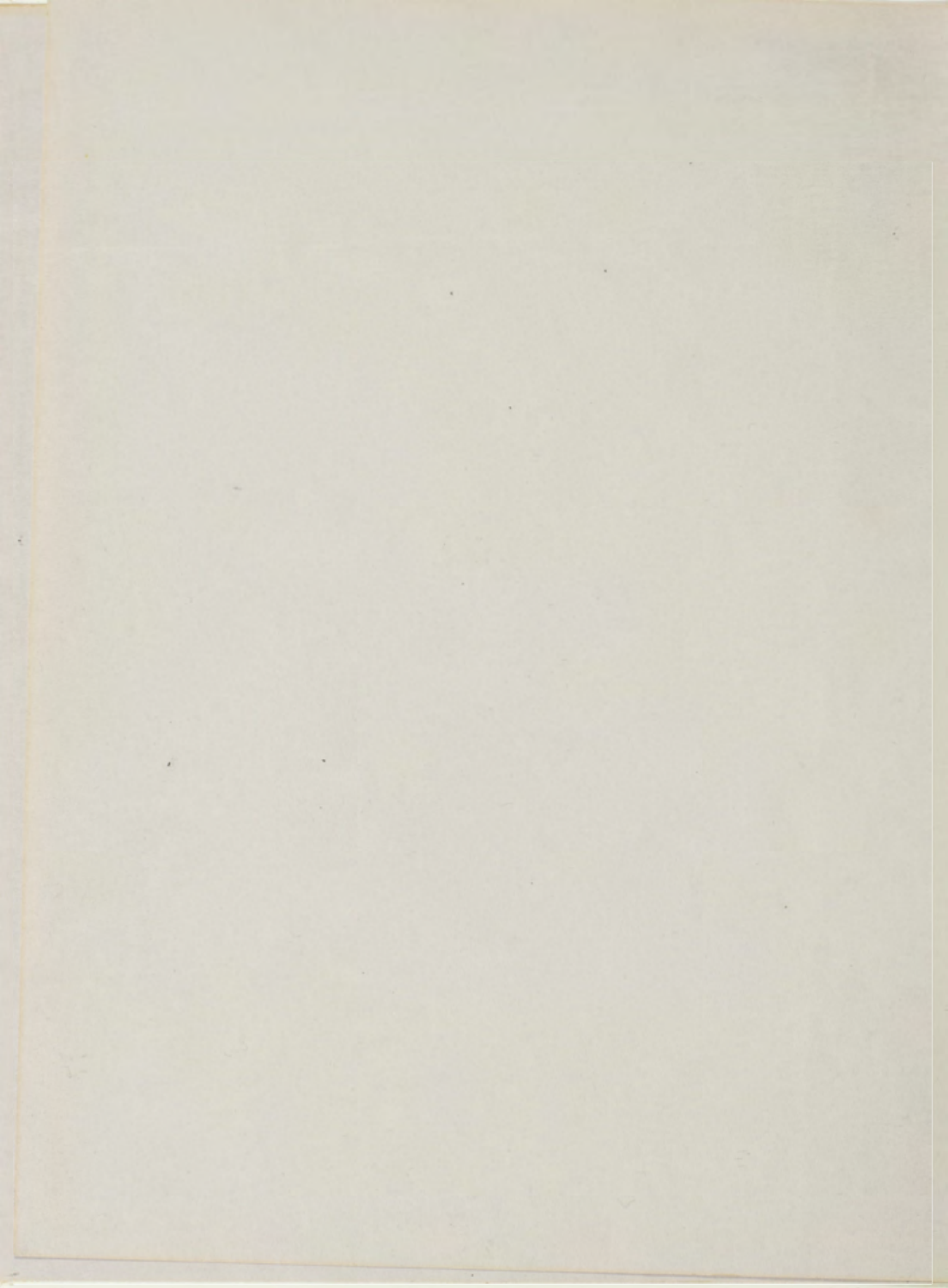THE ASSOCIATED STUDENTS OF MONTANA STATE UNIVERSITY AT MISSOULA, MONTANA PRESENT :



**JACK UPSHAW.................Editor** ALEX GEORGE... BusinessManager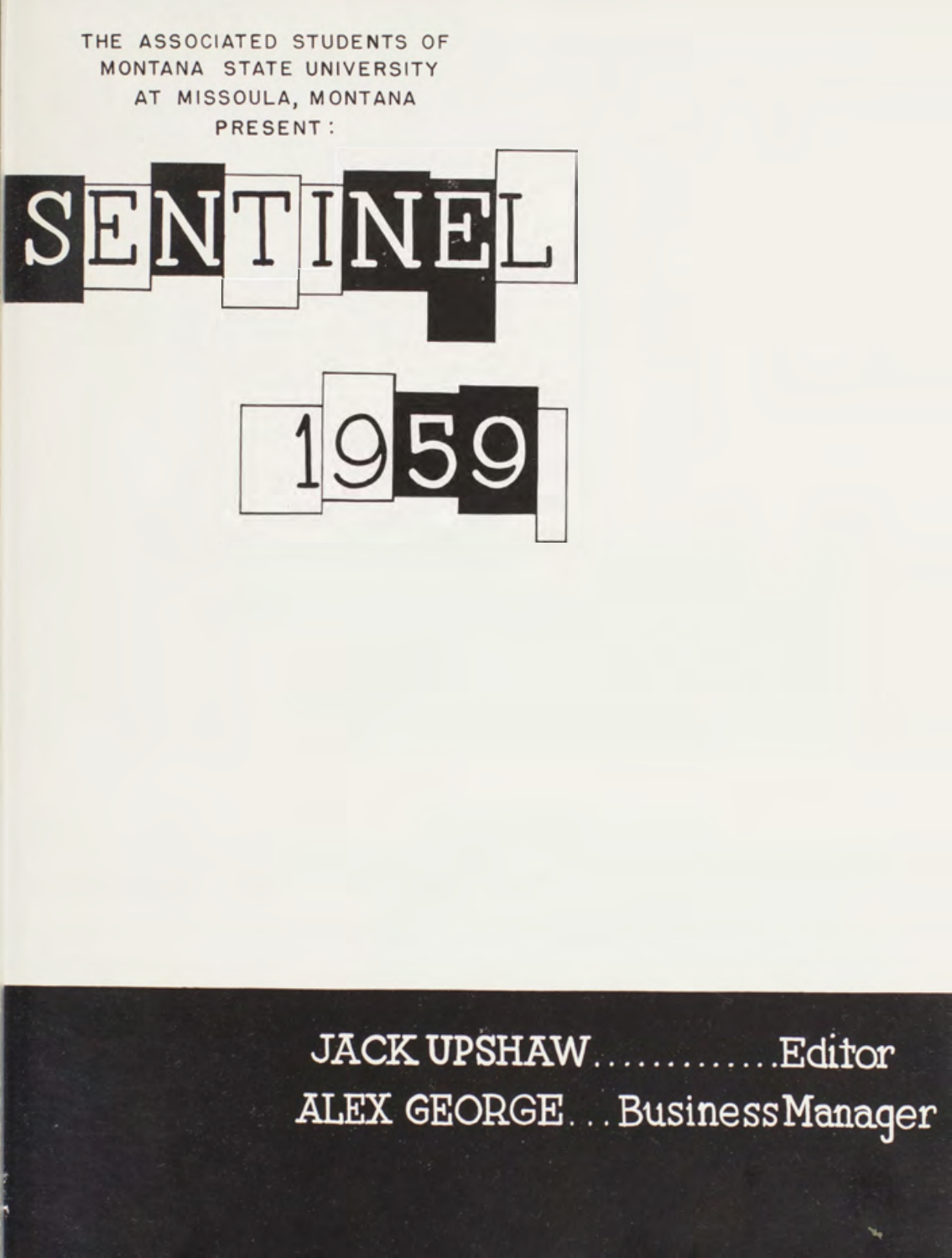Introducing Montana State University and a year within the confines of this campus—It was a year of probing pressures and transition.

An influx of new students once again changed the complexion and personality of the University face. The life of the typical college student changed, but it was still focused on the same traditional aspects of University life. There are so many unique experiences that our time here became

a happy refuge from a restless world until that fateful day

in June when we got out from the University to make our way in the world. It is this life that we have attempted to depict on the following pages. There is so much to tell that cannot be put down on the written page-the feeling of excitement when we sit in a cheering crowd, the hollowness in the pit of the stomach

as the instructor hands back test papers, the joy of the letters from home, the pleasure of taking the right partner to the big function,-

and so many more. Add these emotional depths to the story told herein and you have a picture of MSU.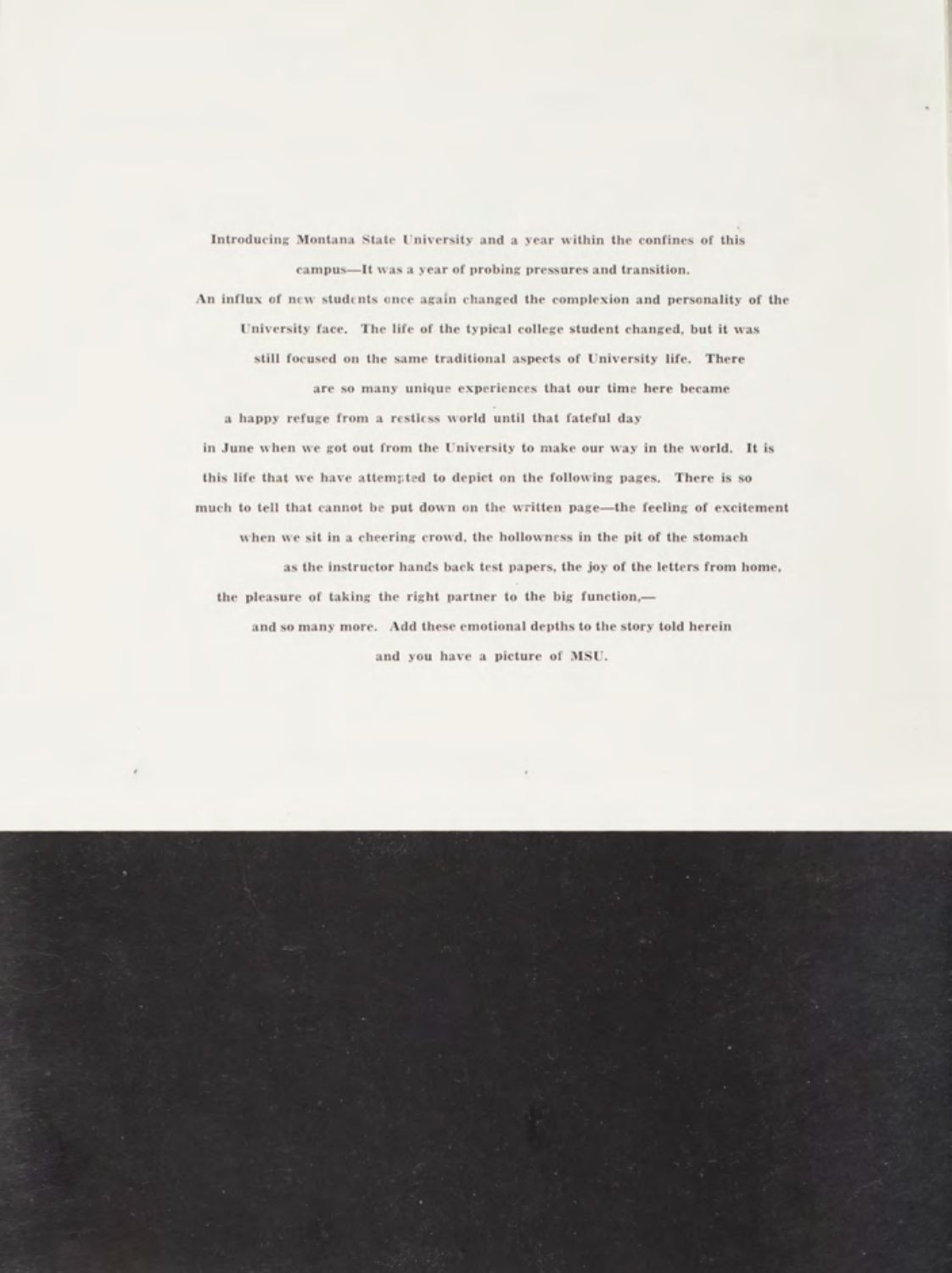## **CONTENTS**

|  |  |  | 5                                                                                                                                                                                                                          |
|--|--|--|----------------------------------------------------------------------------------------------------------------------------------------------------------------------------------------------------------------------------|
|  |  |  | 22                                                                                                                                                                                                                         |
|  |  |  | 27                                                                                                                                                                                                                         |
|  |  |  | 63                                                                                                                                                                                                                         |
|  |  |  | 71                                                                                                                                                                                                                         |
|  |  |  | 91                                                                                                                                                                                                                         |
|  |  |  |                                                                                                                                                                                                                            |
|  |  |  |                                                                                                                                                                                                                            |
|  |  |  |                                                                                                                                                                                                                            |
|  |  |  |                                                                                                                                                                                                                            |
|  |  |  |                                                                                                                                                                                                                            |
|  |  |  |                                                                                                                                                                                                                            |
|  |  |  | Administration<br>Compendium<br>School Calendar<br>Royalty<br>Fine Arts<br>Student Government<br>Publications 99<br>Organizations 107<br>Military Life 129<br>Athletics : 135<br>Living Groups 165<br>$\text{Classes}$ 217 |

## **STAFF**

**JACK UPSHAW** Editor

**JANE BORDEN** Associate Editor

ALEX GEORGE **Business Manager**  NORMA FRIES Associate Editor

Photographer

HIDEO KIMURA FRED WOLLSCHLAGER Associate Editor

> **CYRILE VAN DUSER** Adviser